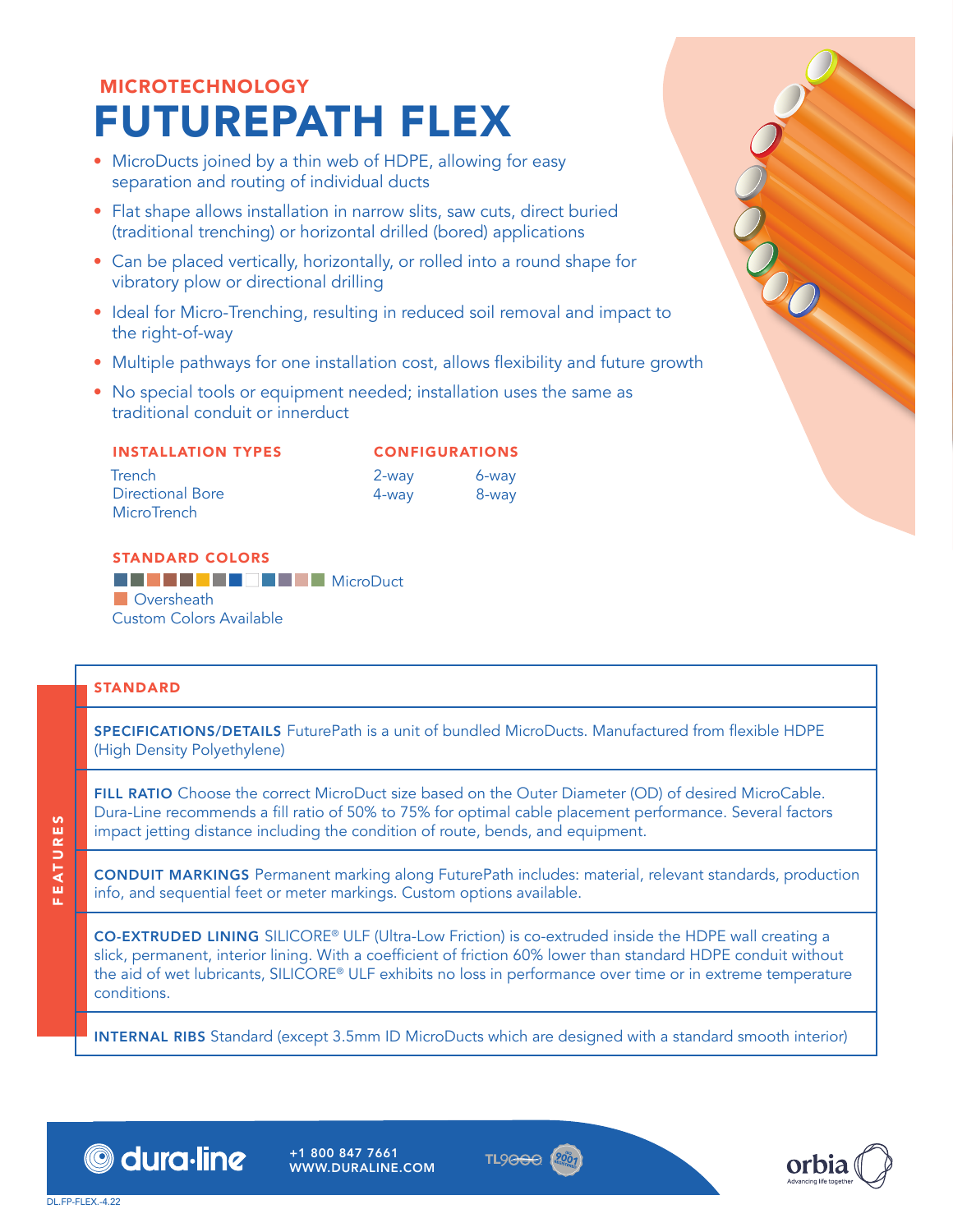#### FUTUREPATH FLEX 2-WAY TECHNICAL SPECIFICATIONS



| <b>MICRODUCT</b><br>OD/ID (MM) | <b>MICRODUCT</b><br><b>MIN ID</b><br>(MM/IN) | <b>WIDTH</b><br>(IN) | <b>HEIGHT</b><br>(IN) | <b>OVERSHEATH</b><br>(IN) | <b>WEB</b><br><b>THICKNESS</b> | <b>WEIGHT</b><br>(LB/FT) | <b>BEND</b><br><b>RADIUS</b><br>SUP* (IN) | <b>BEND</b><br><b>RADIUS</b><br>UNSUP*<br>(IN) | SWPS+<br>(LES) |
|--------------------------------|----------------------------------------------|----------------------|-----------------------|---------------------------|--------------------------------|--------------------------|-------------------------------------------|------------------------------------------------|----------------|
| 12.7/10                        | 9.8/0.39                                     | 1.27                 | 0.57                  | 0.035                     | 0.02                           | 0.118                    | 6                                         | 11                                             | 630            |
| 18/14                          | 13.6/0.54                                    | 1.64                 | 0.78                  | 0.040                     | 0.02                           | 0.201                    | 12                                        | 20                                             | 1,081          |

\* Unsupported Bend Radius guidelines should be followed during the installation process. The Supported Bend Radius are post-installation measurements. † Safe working pull strength is calculated at 80% of tensile or breaking strength





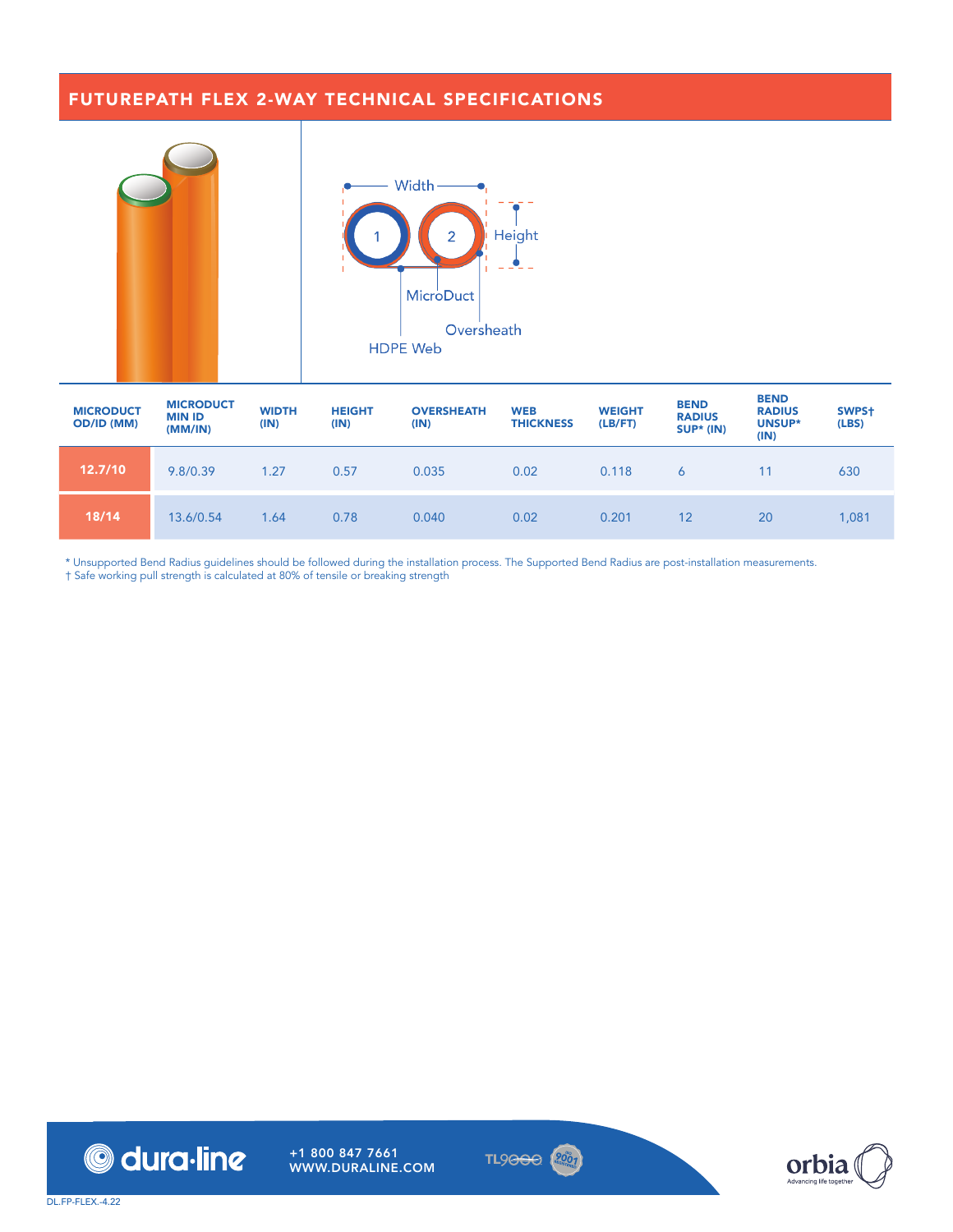## FUTUREPATH FLEX 4-WAY TECHNICAL SPECIFICATIONS



| <b>MICRODUCT</b><br><b>OD/ID (MM)</b> | <b>MICRODUCT</b><br><b>MIN ID</b><br>(MM/IN) | <b>WIDTH</b><br>(IN) | <b>HEIGHT</b><br>(IN) | <b>OVERSHEATH</b><br>(IN) | <b>WEB</b><br><b>THICKNESS</b> | <b>WEIGHT</b><br>(LB/FT) | <b>BEND</b><br><b>RADIUS</b><br><b>SUP* (IN)</b> | <b>BEND</b><br><b>RADIUS</b><br>UNSUP*<br>(IN) | SWPS+<br>(LES) |
|---------------------------------------|----------------------------------------------|----------------------|-----------------------|---------------------------|--------------------------------|--------------------------|--------------------------------------------------|------------------------------------------------|----------------|
| 12.7/10                               | 9.8/0.39                                     | 2.55                 | 0.57                  | 0.035                     | 0.02                           | 0.238                    | 6                                                | 11                                             | 1,271          |
| 18/14                                 | 13.6/0.54                                    | 3.65                 | 0.78                  | 0.040                     | 0.02                           | 0.411                    | 12                                               | 20                                             | 2,210          |

\* Unsupported Bend Radius guidelines should be followed during the installation process. The Supported Bend Radius are post-installation measurements.

† Safe working pull strength is calculated at 80% of tensile or breaking strength





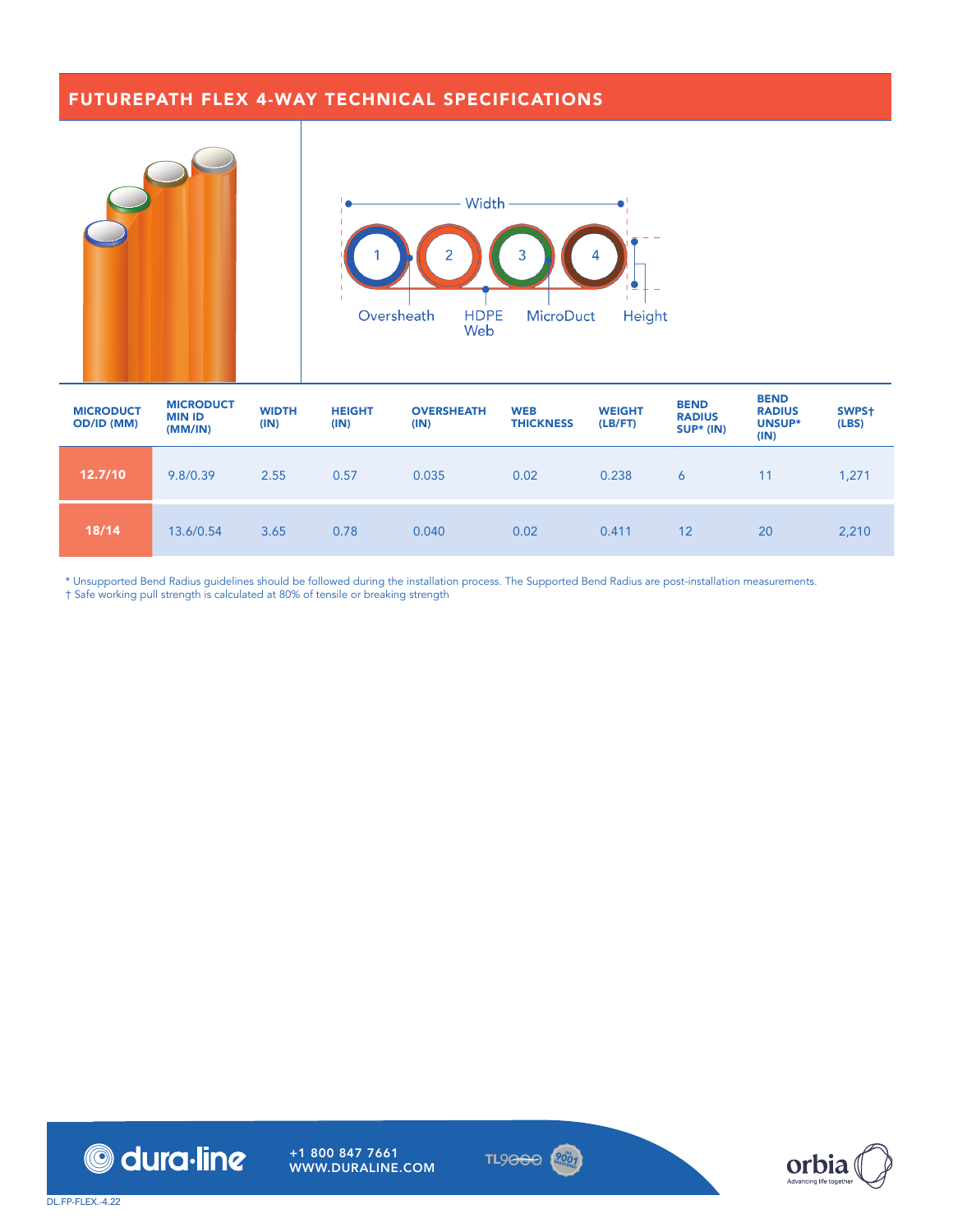### FUTUREPATH FLEX 6-WAY TECHNICAL SPECIFICATIONS



| <b>MICRODUCT</b><br><b>OD/ID (MM)</b> | <b>MICRODUCT</b><br><b>MIN ID</b><br>(MM/IN) | <b>WIDTH</b><br>(IN) | <b>HEIGHT</b><br>(IN) | <b>OVERSHEATH</b><br>(IN) | <b>WEB</b><br><b>THICKNESS</b> | <b>WEIGHT</b><br>(LB/FT) | <b>BEND</b><br><b>RADIUS</b><br>$SUP* (IN)$ | <b>DEND</b><br><b>RADIUS</b><br>UNSUP*<br>(IN) | SWPS+<br>(LES) |
|---------------------------------------|----------------------------------------------|----------------------|-----------------------|---------------------------|--------------------------------|--------------------------|---------------------------------------------|------------------------------------------------|----------------|
| 12.7/10                               | 9.8/0.39                                     | 3.82                 | 0.57                  | 0.035                     | 0.02                           | 0.359                    | 6                                           | 11                                             | 1,917          |
| 18/14                                 | 13.6/0.54                                    | 5.37                 | 0.78                  | 0.040                     | 0.02                           | 0.618                    | 12                                          | 20                                             | 3,323          |

\* Unsupported Bend Radius guidelines should be followed during the installation process. The Supported Bend Radius are post-installation measurements.

† Safe working pull strength is calculated at 80% of tensile or breaking strength



+1 800 847 7661 WWW.DURALINE.COM